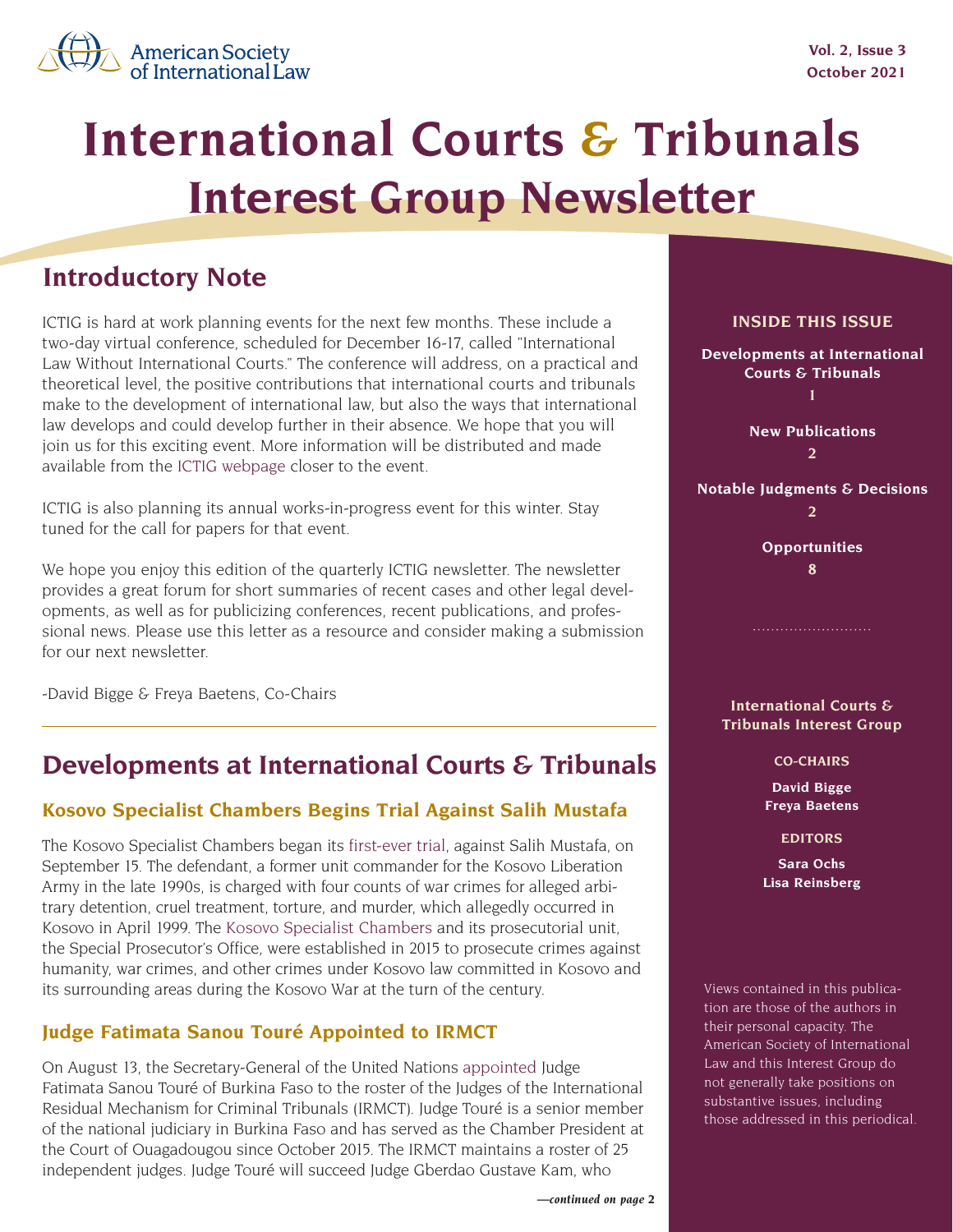# <span id="page-1-0"></span>**Developments at International Courts & Tribunals** *—continued from page 1*

passed away in February 2021, and will serve the remainder of Judge Kam's term, which runs until June 30, 2022.

# **Special Tribunal for Lebanon Limits Proceedings Amid Funding Shortfall**

Despite undergoing a significant budgetary crisis, the Special Tribunal for Lebanon (STL) has [scheduled](https://www.stl-tsl.org/crs/assets/Uploads/20210712-F0038-A2-PUBLIC-AC-Sched-Order-App-Hear-Filed-EN-LW-Web.pdf) an appeals hearing to take place from October 4-8 in the case of *Prosecutor v. Merhi and Oneissi*. In June, following a [report](https://www.stl-tsl.org/crs/assets/Uploads/20210601-F0332-PUBLIC-Reg-Notice-Purs-48C-Shortfall-Funding-EN-Web.pdf) from the STL registrar that exhaustion of the Tribunal's available funds was "imminent," the STL's Trial Chamber II [cancelled](https://www.stl-tsl.org/crs/assets/Uploads/20210602-F0333-PUBLIC-TCII-Order-re-Notice-Purs-48C-Shortfall-Funding-EN-Web.pdf) the commencement of a second trial. The precise future of the STL remains unclear, with [certain scholars](https://www.ejiltalk.org/the-special-tribunal-for-lebanon-how-did-it-survive-for-so-long/?utm_source=mailpoet&utm_medium=email&utm_campaign=ejil-talk-newsletter-post-title_2) deeming the Tribunal to be functioning on "life support."

# **ITLOS Celebrates 25th Anniversary**

As the International Tribunal for the Law of the Sea began resuming in-person activities, it held a small ceremony to commemorate the Tribunal's [twenty-fifth anniversary](https://www.itlos.org/en/main/resources/media-room/calendar-of-events/twenty-fifth-anniversary/) on October 1. The in-person ceremony, which was held at its seat in Hamburg, Germany, coincided with the online release of a short film and an updated version of the Tribunal's [Digest of Jurisprudence.](https://www.itlos.org/fileadmin/itlos/documents/publications/ITLOS_Digest_-_TIDM_Repertoire_2021.pdf) ITLOS President Albert Hoffmann described plans for the anniversary, as well as other developments, in the Tribunal's [September](https://www.itlos.org/en/main/press-media/itlos-newsletters/newsletter-2019/3-1-4/)  [newsletter](https://www.itlos.org/en/main/press-media/itlos-newsletters/newsletter-2019/3-1-4/). ■

# **New Publications**

# **Books**

We are proud to share that ICTIG members have recently published the following books:

- John D. Ciorciari, [Sovereignty Sharing in Fragile States](https://www.sup.org/books/title/?id=32145) (Stanford University Press 2021)
- G. Matteo Vaccaro-Incisa, [China's Treaty Policy and](https://brill.com/view/title/59209)  [Practice in International Investment Law and](https://brill.com/view/title/59209)  [Arbitration: A Comparative and Analytical Study](https://brill.com/view/title/59209) (Brill 2021).

# **Articles, Essays, & Book Reviews**

ICTIG members have recently published articles and essays including the following:

• Sara L. Ochs, *[Propaganda Warfare on the International](https://repository.law.umich.edu/mjil/vol42/iss3/5/)  [Criminal Court](https://repository.law.umich.edu/mjil/vol42/iss3/5/)*, 42 Mich. J. Int'l L. 581 (2021).

# **Notable Judgments & Decisions**

**ECOWAS Court of Justice Holds Nigeria Responsible for Failure to Investigate Servicewoman's Rape**

#### **Lisa Reinsberg, International Justice Resource Center**

In a [judgment](http://www.courtecowas.org/wp-content/uploads/2021/08/JUD-ECW-CCJ-JUD-11-21-Aircraftwoman-Beauty-Igbobie-Uzezi-vs.-FED.-REP.-of-NIGERIA-30_04_21.pdf) adopted on April 30 and published online in August, the Community Court of Justice of the Economic Community of West African States (ECOWAS) held that Nigeria had violated its human rights obligations in connection with the 2011 rape of a Nigerian Air Force (NAF) member. *Aircraftwoman Beauty Igbobie Uzezi v. Nigeria* is among the Court's most significant judgments on gender-based violence to date. The Court concluded Nigeria had violated the applicant's rights to dignity, health, liberty, and work in view of a superior officer's assault of the applicant, the consequences on her physical and mental health, her arbitrary detention by superior officers, and her unlawful oral dismissal from the NAF in 2015.

*—continued on page 3*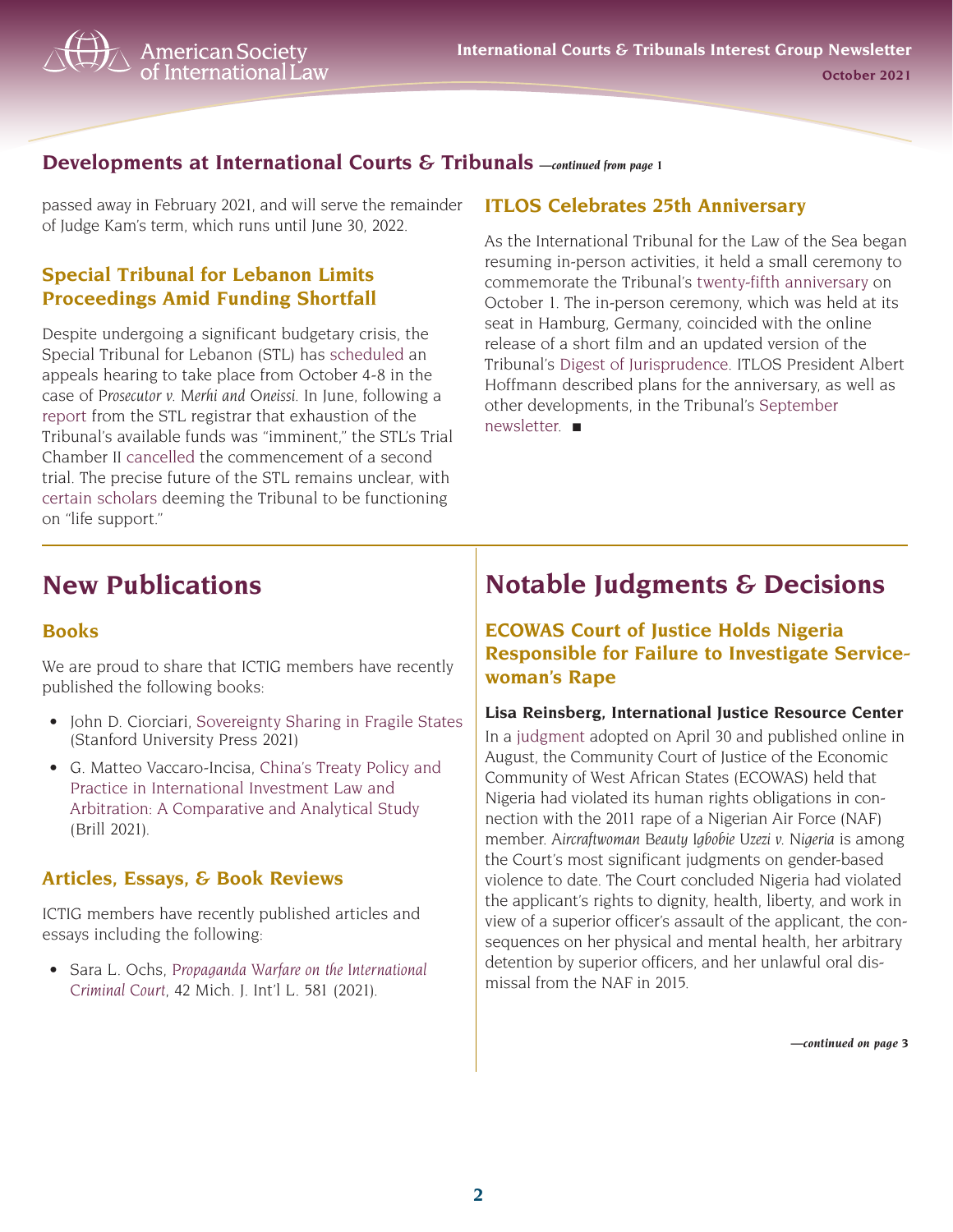American Society<br>of International Law

With reference to international jurisprudence, the ECOWAS Court confirmed that rape may constitute torture. The Court also concluded that rape may violate an individual's right to dignity. Based on the applicant's medical records, the Court determined she had been raped, but in the absence of eyewitness testimony or a "matching semen sample," the Court stated it could not conclude that the alleged perpetrator was the person responsible.

Nonetheless, the Court recognized the State's due diligence obligations to prevent sexual violence and its international responsibility for the actions of its agents, concluding that Nigeria violated the applicant's dignity through its failure to investigate despite the assault being documented by NAF hospitals. Separately, on the basis of the location of the rape, the Court concluded that it could "only be perpetrated by a NAF official," meaning the State was also directly responsible for violating the applicant's right to respect for her dignity.

While the applicant alleged other officers repeatedly beat her to intimidate her, the Court found her evidence lacking; it did not discuss whether the State had an obligation to investigate, or whether the applicant had reported the beatings. However, the Court concluded Nigeria had violated the applicant's right to liberty because the State did not deny she had been detained on base by superior officers, yet failed to prove any lawful justification. The Court awarded the applicant \$200,000 in damages.

# **Inter-American Court Issues Advisory Opinion on Trade Union Rights**

#### **Lucía Solano, Legal Adviser, Permanent Mission of Colombia to the United Nations in New York**

On May 5, the Inter-American Court of Human Rights issued an Advisory Opinion on the rights to freedom to organize, collective bargaining, and strike, and their relation to other rights, with a gender perspective, as per a request from the Inter-American Commission on Human Rights. The Court highlighted that: 1) trade union freedoms must be guaranteed for public and private employees; 2) such freedoms include the right to form and join the organizations considered suitable, the right to adequate workplace protection from all direct or indirect coercion aimed at undermining the exercise of trade union freedom, and the

right to conduct trade union activities; 3) the right of collective bargaining constitutes an essential component of trade union freedom; 4) the right to strike is one of the fundamental rights of workers; 5) protection of trade union freedom plays an important social role in maintaining and improving the working conditions and lives of workers, and therefore, makes the realization of other human rights possible; 6) there is no question that conduct that could be considered discriminatory with regard to women's exercise of their trade union rights is expressly prohibited and States should move toward true equality between men and women in the exercise of trade union rights; and 7) States should adopt legislative and other measures that center human beings—not principally or exclusively markets—and that address the challenges and opportunities arising from the digital transformation of work, including work on digital platforms. The full text of the Advisory Opinion can be found [here](https://corteidh.or.cr/docs/opiniones/seriea_27_esp.pdf) and the official summary [here](https://corteidh.or.cr/docs/opiniones/resumen_seriea_27_esp.pdf) (in Spanish).

# **Inter-American Court Advises States That Unlimited Reelection Terms Contradict Convention**

#### **Lucía Solano, Legal Adviser, Permanent Mission of Colombia to the United Nations in New York**

On June 7, the Inter-American Court of Human Rights issued an advisory opinion in response to a question submitted by Colombia on unlimited presidential reelection in the context of the Inter-American human rights system. The Court found that: 1) the principles of representative democracy include the obligation to prevent a person from remaining in power and to guarantee rotation and the separation of powers; 2) unlimited presidential reelection is not an autonomous human right; 3) the ban on this practice is both justified and supported by the rule of law; and 4) a lack of limits on presidential reelection weakens opposition parties and political movements and impacts the independence and separation of powers. Unlimited reelections were judged, thus, as violations to the principles of a representative democracy, and therefore, to the obligations established in the American Convention on Human Rights and the American Declaration of the Rights and Duties of Man. The full text of the Advisory Opinion can be foun[d](https://www.corteidh.or.cr/docs/opiniones/seriea_28_esp.pdf) [here](https://www.corteidh.or.cr/docs/opiniones/seriea_28_esp.pdf) and the official summar[y](https://www.corteidh.or.cr/docs/opiniones/resumen_seriea_28_esp.pdf) [here](https://www.corteidh.or.cr/docs/opiniones/resumen_seriea_28_esp.pdf) (both only in Spanish).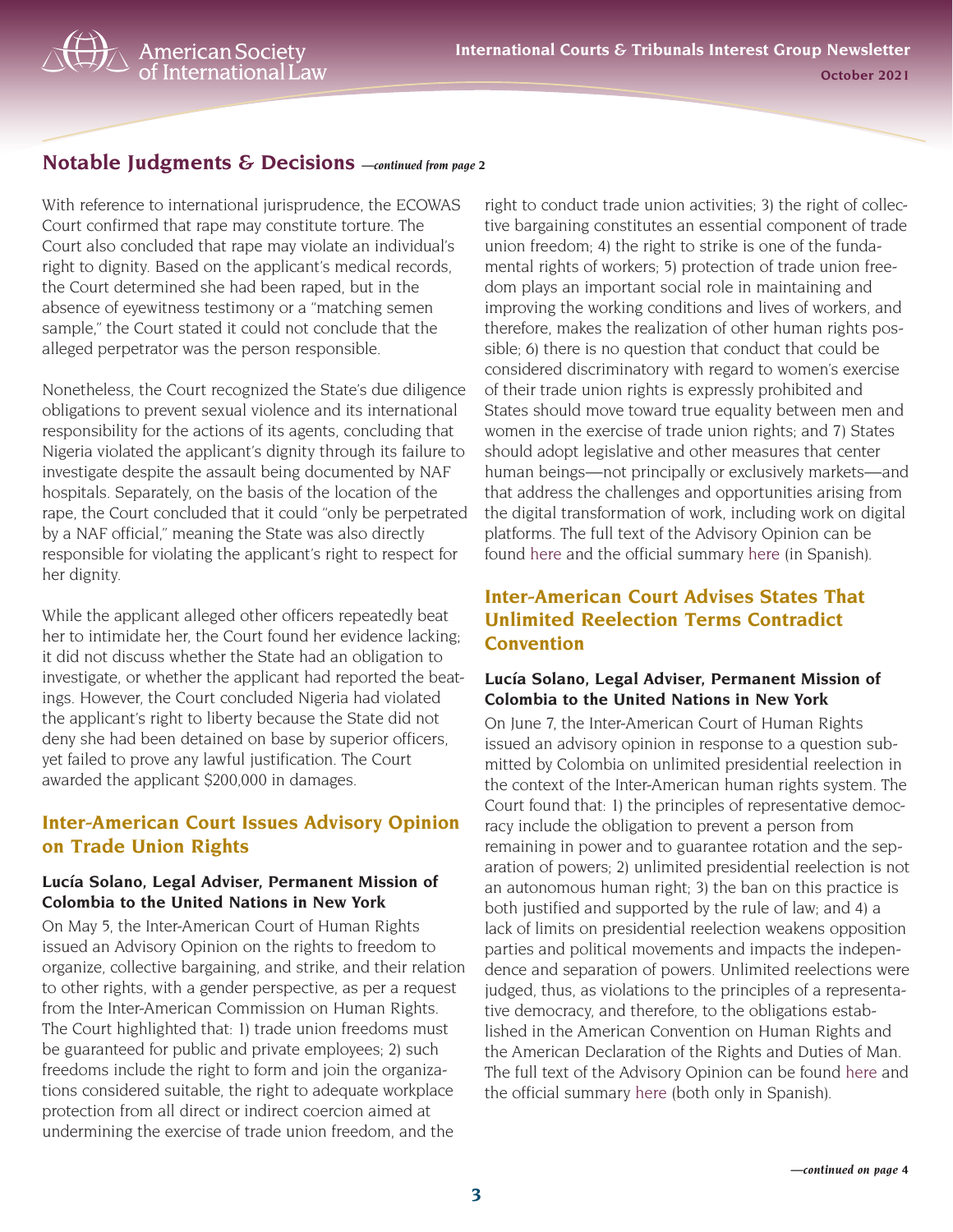

## **IRMCT Convicts Jovica Stanišić and Franko Simatović**

#### **Sara L. Ochs, University of Louisville Brandeis School of Law**

On June 30, the International Residual Mechanism for Criminal Tribunals' (IRMCT) Trial Chamber issued a [judg](https://www.irmct.org/sites/default/files/case_documents/20210806-Judgement-Stanisic_Simatovic.pdf)[ment](https://www.irmct.org/sites/default/files/case_documents/20210806-Judgement-Stanisic_Simatovic.pdf) convicting Jovica Stanišić and Franko Simatović of aiding and abetting the crime of murder as a war crime and crime against humanity, and the crimes of deportation, forcible transfer, and persecution as crimes against humanity. The Trial Chamber sentenced both defendants to 12 years' imprisonment.

Mr. Stanišić served as the Chief of the State Security Service of the Serbian Ministry of Interior, and Mr. Simatović served as a senior intelligence officer for the State Security Service during the war in Bosnia in the 1990s. The Trial Chamber concluded that Stanišić and Simatović participated in a joint criminal enterprise (JEC) with the objective of forcibly and permanently removing non-Serbs from large areas of Croatia and Bosnia and Herzegovina between April 1991 and December 1995.

Both defendants were indicted in 2003 and then initially tried before the International Criminal Tribunal for the former Yugoslavia (ICTY) Trial Chamber I between 2009 and 2013. The Trial Chamber acquitted both defendants on all counts due to the prosecution's failure to provide sufficient evidence of intent to further a criminal purpose of a JCE. In December 2015, the ICTY Appeals Chamber quashed the acquittals, finding that the Trial Chamber misapplied the law relevant to JCE liability, and ordered that the defendants be retried on all counts. The defendants were then tried before the IRMCT between 2017 and January 2021.

The case against Stanišić and Simatović is the longest running Yugoslavian war crimes trial before the UN. The defense teams for both [Staniši](https://www.irmct.org/sites/default/files/case_documents/210906-stanisic-defence-notice-appeal-mict-15-96-en.pdf)ć and [Simatovi](https://www.irmct.org/sites/default/files/case_documents/210906-simatovic-defence-notice-appeal-mict-15-96-en.pdf)ć filed their notice of appeal of the judgment on September 6.

# **ICC Pre-Trial Chamber confirms charges against Abd-Al-Rahman 'Ali Kushayb'**

#### **Sara L. Ochs, University of Louisville Brandeis School of Law**

Following the defendant's initial appearance before the ICC, on July 9, the ICC's Pre-Trial Chamber II issued a [decision](https://www.icc-cpi.int/CourtRecords/CR2021_06131.PDF) unanimously confirming all charges brought by the Prosecutor against Ali Muhammad Ali Abd-Al-Rahman (also known as "Ali Kushayb"). The Pre-Trial Chamber specifically determined that there exist substantial grounds to believe that the defendant is responsible for 31 counts of war crimes and crimes against humanity allegedly committed in Darfur, Sudan.

The Prosecutor alleges that between August 2003 and April 2004, Mr. Abd-Al-Rahman served as a senior leader of the Militia/Janjaweed in the Wadi Salih and Mukjar Localities of Darfur. The confirmed charges allege that during this time, Mr. Abd-Al-Rahman engaged in various crimes including intentionally directing attacks against the civilian population as a war crime; murder as a crime against humanity and as a war crime; rape as a crime against humanity and as a war crime; and persecution as a crime against humanity, among others.

The ICC's Trial Chamber I has scheduled the opening of the trial against Mr. Abd-Al-Rahman to begin on April 5, 2022.

# **African Court on Human and Peoples' Rights Issues Advisory Opinion on Right to Vote in a Pandemic**

#### **Massimo Lando, Assistant Professor, City University of Hong Kong**

On July 16, the African Court on Human and Peoples' Rights gave an [advisory opinion](https://www.african-court.org/cpmt/storage/app/uploads/public/60f/574/3a6/60f5743a61e75369142990.pdf) concerning voting rights in elections held during a public health emergency, such as the COVID-19 pandemic. The opinion was requested by the Pan African Lawyers Union, an organization based in Tanzania. The opinion stemmed from measures implemented by African States during the COVID-19 pandemic, including limitations on freedoms of movement and assembly, which were argued to constrain the running of democratic elections.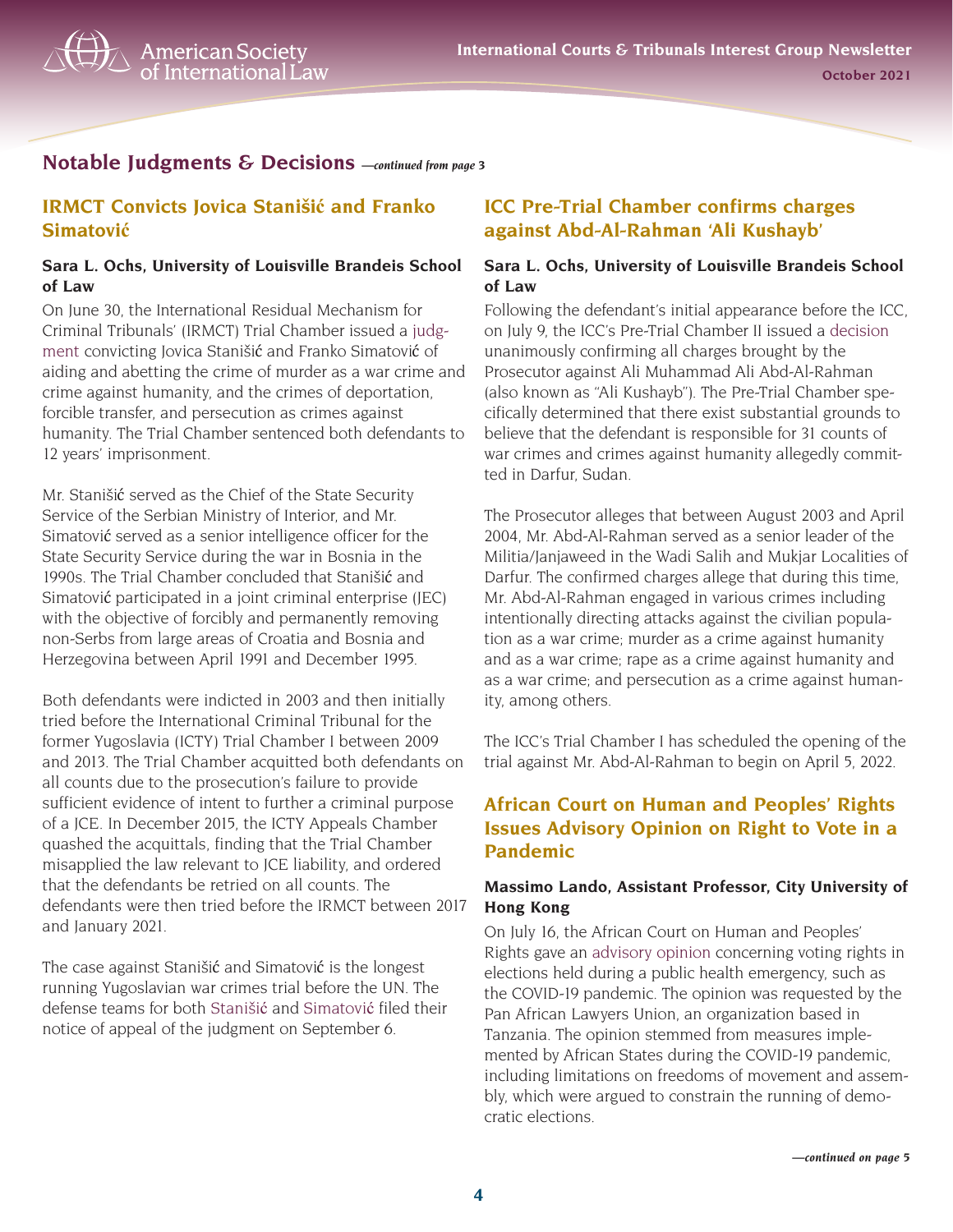

 $\searrow$  American Society<br> $\searrow$  of International Law

As it found that it had jurisdiction to give the opinion requested and that the request was admissible, the Court addressed the merits of the request. First, the Court found that States were free to decide whether to hold elections in a pandemic, in consultation with other political actors and representatives of civil society. Second, the Court found that States that decide to hold elections during a pandemic must implement measures to ensure that individual voting rights are not exercised to the detriment of collective security, morality and common interest; such measures must be passed by legislation, be proportionate and not undermine other essential rights. Third, the Court set out some specific criteria for States postponing elections: "postponement must be made in application of a general law, must aim at the legitimate purpose, be proportionate to the intended purpose and must not undermine the essential content of rights."

This advisory opinion seems notable for its support for the right of political participation even in the face of the issues caused by the COVID-19 global pandemic that has constrained living conditions for nearly two years. Apparently, the Court was concerned with the possibility that the pandemic could become a "precedent" based on which future elections may be called off because of purported public health emergencies. The Court's opinion should counsel States against taking advantage of such future opportunities.

# **CJEU Holds Energy Charter Treaty's Investor-State Arbitration Clause Cannot Apply to Intra-EU Investment Disputes**

#### **Lisa Reinsberg, International Justice Resource Center**

On September 2, the Grand Chamber of the Court of Justice of the European Union issued its [judgment](https://curia.europa.eu/juris/document/document.jsf?dir=&docid=245528&doclang=EN&mode=req&occ=first&pageIndex=0&part=1&text=) in *Republic of Moldova v. Komstroy LLC*. The decision is notable for its conclusion that the arbitration provision in Article 26 of the Energy Charter Treaty [\(ECT](https://www.energycharter.org/fileadmin/DocumentsMedia/Legal/ECTC-en.pdf)) is not applicable to disputes between an European Union Member State and an investor of another EU Member State. While this case did not involve an intra-EU dispute, the CJEU decided the issue of the ECT's applicability in order to identify which disputes may be submitted to arbitration under the ECT. The CJEU determined that the ECT is an "act of EU law" because the EU is a party to the treaty and, as such, uniform interpretation of the ECT is "clearly in the interest of the European Union."

Building on its 2018 decision in [Slovak Republic v. Achmea](https://curia.europa.eu/juris/document/document.jsf?text=&docid=199968&pageIndex=0&doclang=EN&mode=req&dir=&occ=first&part=1&cid=404057)  [B.V.,](https://curia.europa.eu/juris/document/document.jsf?text=&docid=199968&pageIndex=0&doclang=EN&mode=req&dir=&occ=first&part=1&cid=404057) the Court emphasized the importance of clarity and consistency in EU law and found it inappropriate that ECT tribunals, as non-EU bodies, could be authorized to interpret and apply EU law without their decisions being reviewed by the court of an EU Member State or with the benefit of a preliminary ruling from the CJEU. Because "the exercise of the European Union's competence in international matters cannot extend to permitting, in an international agreement, a provision according to which a dispute between an investor of one Member State and another Member State concerning EU law may be removed from the judicial system of the European Union such that the full effectiveness of that law is not guaranteed," the CJEU concluded that the ECT's arbitration provision "must be interpreted as not being applicable to disputes between a Member State and an investor of another Member State concerning an investment made by the latter in the first Member State."

# **ICC Pre-Trial Chamber Grants Prosecutor's Request to Open Investigation into the Philippines**

#### **Stuart Ford, University of Illinois Chicago School of Law**

On September 14, Pre-Trial Chamber I of the International Criminal Court (ICC) [granted](https://www.icc-cpi.int/CourtRecords/CR2021_08044.PDF) the Prosecutor's request to open an investigation into potential violations of international criminal law committed in the Philippines as part of that country's "war on drugs." As part of its [request](https://www.icc-cpi.int/CourtRecords/CR2021_05381.PDF), the Office of the Prosecutor presented evidence that between 12,000 and 30,000 civilians had been killed either by official security forces or by so-called "vigilantes" operating in conjunction with the official security forces. While the Philippine government has argued that most of the deaths caused by security forces were the result of legitimate selfdefense by security forces, the Prosecutor presented evidence that many of the deaths were not justified. The Prosecutor also presented evidence that many of the "vigilantes" responsible for killings were either themselves police officers or were private actors working in conjunction with and paid by the police. The Court also received information from more than 200 victims' representatives, who represented more than 2,000 victims and their families.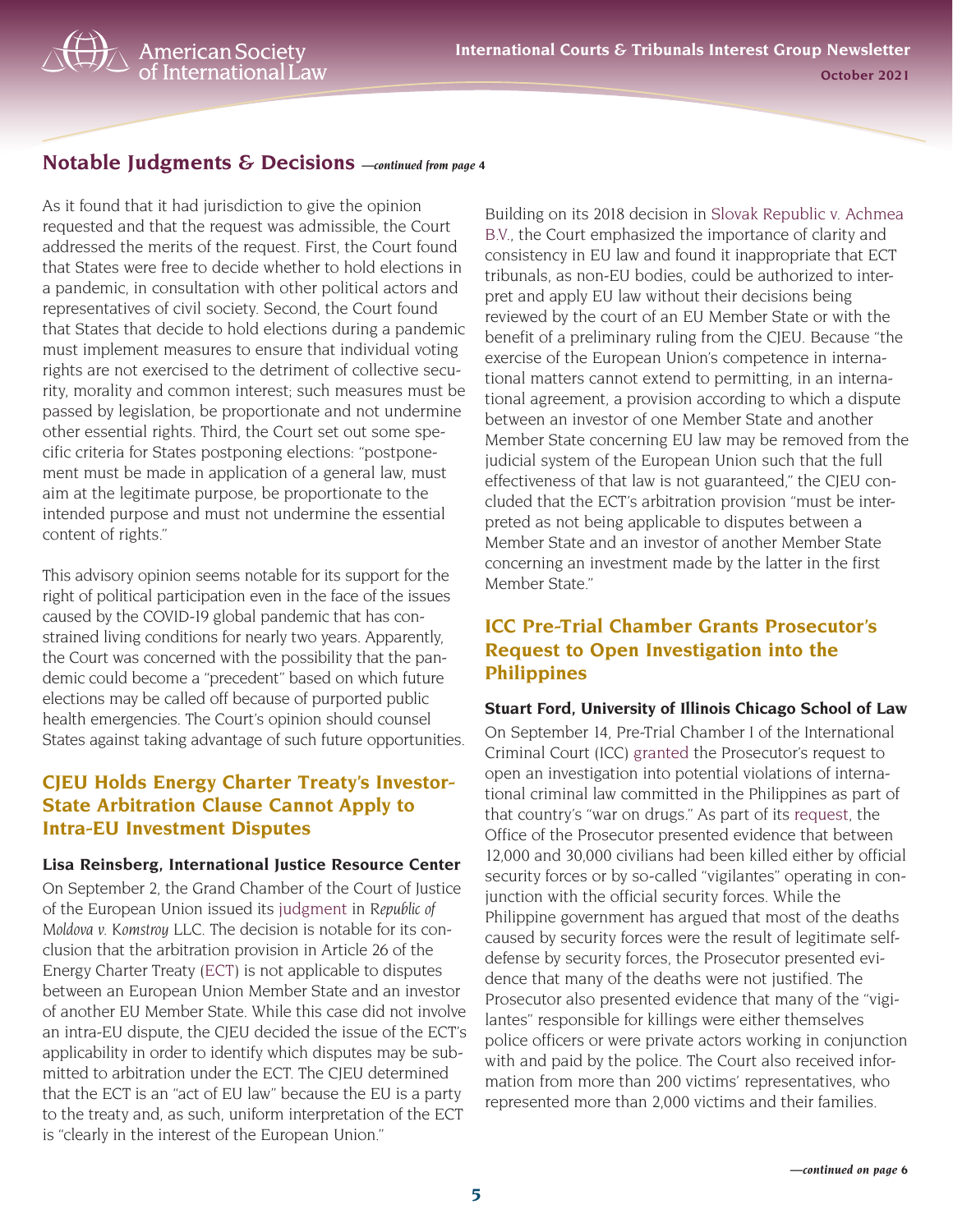

American Society<br><sup>S</sup> of International Law

After reviewing the evidence presented by the Prosecutor and the victims' representatives, the Pre-Trial Chamber concluded that there was a reasonable basis to believe that crimes within the ICC's jurisdiction had occurred in the Philippines between 2016 and 2019. While the Prosecutor's request focused largely on the crime of murder as a crime against humanity, the Court noted that both the Prosecutor and the victims' representatives described acts that could constitute other crimes against humanity, including inhumane treatment, torture, unlawful imprisonment, and enforced disappearances. Consequently, the Court gave the Prosecutor leave to investigate any violations of the Rome Statute, not just murder.

The ICC's Prosecutor will now open a formal investigation of the situation in the Philippines, which may lead to individuals being charged and tried for violations of international criminal law. The Philippines withdrew from the ICC effective March 2019, and while that prevents the court from investigating crimes committed after that date, it does not deprive the Court of jurisdiction over crimes committed while the Philippines was an ICC member.

# **ICSID Tribunal Reaffirms Jurisdiction over Investments in Outer Space**

#### **Laura Yvonne Zielinski, Holland & Knight (Mexico City)\***

On September 15, the tribunal issued its award in the arbitration proceeding opposing Eutelsat S.A. and the Government of the United Mexican States (ICSID Case No. ARB(AF)/17/2). The award remains confidential and the underlying facts as well as the tribunal's reasoning behind the decision to reject all of Eutelsat's claims on the merits cannot be discussed.

It is noteworthy, however, that this is the third time that an investment tribunal has upheld jurisdiction over an investment "in space" (the first two being: CC/Devas (Mauritius) Ltd., Devas Employees Mauritius Private Limited and Telecom Devas Mauritius Limited v. India, PCA Case No. 2013-09, and Deutsche Telekom v. India, PCA Case No. 2014- 10).

The tribunal's jurisdiction *ratione materiae* was not in dispute between the parties but the tribunal nonetheless clarified that Eutelsat's right to occupy specific Mexican geostationary orbital positions and to exploit their associated frequency bands fell within the definition of investment of the France-Mexico bilateral investment treaty. Like in *Devas v. India* and *Deutsche Telekom v. India*, it was irrelevant that the dispute was related to space activities, as in all three cases, the investments at issue were constituted of conventional property rights in the form of concession agreements and licenses.

While other aspects of space arbitration might require further discussion, the *Eutelsat* decision confirms that international space law, by providing states with the rights and obligations to assign frequencies and orbital positions and authorize launches of space objects from their territory, seems to offer the connection needed between an activity in space and a national territory on Earth that is required for international investment protections to apply.

\**The author was part of the team having represented Eutelsat in the arbitration proceedings and therefore has access to the award.*

# **European Court of Human Rights Finds Russia Responsible for Litvinenko Assassination**

#### **Lisa Reinsberg, International Justice Resource Center**

On September 21, the European Court of Human Rights (ECtHR) delivered its [judgment](http://hudoc.echr.coe.int/eng?i=001-211972) in the case of *Carter v. Russia*, in which it found Russia internationally responsible for the 2006 polonium poisoning of Russian dissident Aleksandr Litvinenko in the United Kingdom. The application by Litvinenko's wife, Maria Anna Carter, alleged that Andrey Lugovoy and Dmitriy Kovtun fatally poisoned Litvinenko at the direction or with the acquiescence of Russian authorities, who also failed to conduct an effective investigation into his death.

Russia did not produce the files requested by the Court, prompting the ECtHR to find the State in violation of its obligations under Article 38 of the European Convention on Human Rights. Russia also unsuccessfully contested the admissibility of evidence from the UK's inquiry into the assassination, which had concluded that Lugovoy and Kovtun were responsible.

Russia challenged the ECtHR's jurisdiction *ratione loci*, arguing that the assassination had taken place outside Russian territory and without its involvement. With reference to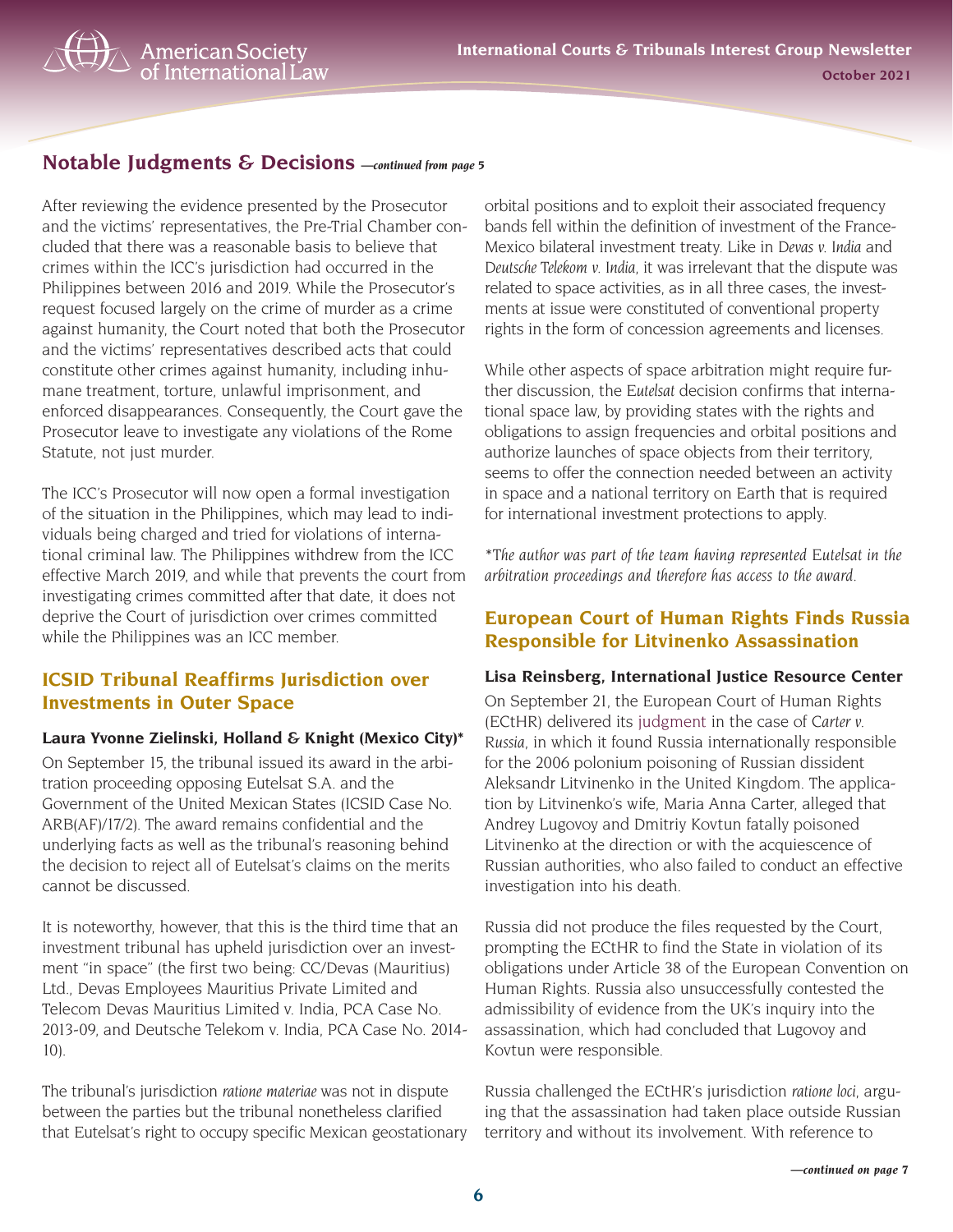international standards including Article 8 of the Draft Articles on the Responsibility of States for Internationally Wrongful Acts, the ECtHR disagreed, concluding that the case involved Russia's substantive and procedural obligations under Article 2 (right to life). Substantively, the Court specified that, if proven, the State's involvement in a targeted human rights violation via the "exercise of physical power and control over [Litvinenko's] life in a situation of proximate targeting" would give rise to the extraterritorial application of the Convention. Procedurally, the ECtHR concluded that Russia had created a jurisdictional link and incurred obligations when it initiated its own investigation and, separately, when it retained "exclusive jurisdiction" over the suspects it refused to extradite and to whom it granted immunity.

On the merits, the Court found Russia was responsible for Litvinenko's death, relying on the UK inquiry's findings, because the means and motives of the killing, along with Lugovoy and Kovtun's relationship with -- and treatment by -- the State supported the conclusion that the two men acted at the State's direction. Because Russia failed to carry out an effective investigation, it also violated the procedural limb of Article 2.

# **CJEU General Court Annuals Trade Agreements in Western Sahara for Lack of Local Consent**

#### **Chad Farrell**

The Court of Justice of the European Union issued two judgments on September 29 annulling trade agreements between the EU and Morocco on the basis that they lacked the consent of the people of Western Sahara.

The two trade agreements at issue expanded the scope of existing agricultural and fisheries arrangements between the EU and Morocco to products originating in the territory of (or waters adjacent to) Western Sahara, a contested region administered by Morocco. The Front Polisario, a group advocating for the independence of Western Sahara from Morocco, filed applications with the Court in 2019, arguing that by approving the two agreements without the consent of the people of Western Sahara, the Council of the European Union infringed the EU's obligations under international and EU law.

The Court first determined that the Front Polisario had standing to bring the proceedings, holding that it had legal personality under international law and that it is recognized internationally as a representative of the people of Western Sahara in the process of self-determination of that territory. The Court held that effective judicial protection requires that the Front Polisario be regarded as having the capacity to bring an action to defend the right of the people of Western Sahara to self-determination. The Court further found that the Front Polisario had a legal interest in bringing proceedings, as the agreements at issue applied expressly to Western Sahara or the adjacent waters, concerned the people of that territory, and required the consent of its people.

On the merits, the Court recalled that in an earlier case (*Council v. Front Polisario*, Judgment of December 21, 2016) it had determined that the EU had an obligation to respect the separate and distinct status of Western Sahara and to secure the consent of its people in the event it implemented certain agreements between the EU and Morocco in that region. The Court found that the trade agreements at issue were not intended to confer rights on the people of Western Sahara, but to impose obligations on them, and that prior consent was therefore required. It found that in view of the legal definitions of "people" and "consent" in international law, the consultations conducted by EU institutions with the people of Western Sahara prior to concluding the agreements did not amount to an expression of consent. The Court thus annulled the agreements, but decided that the agreements would be terminated over a certain period of time to ensure that the EU respects its international commitments.

The judgments are *[Front Polisario v. Council](https://curia.europa.eu/juris/documents.jsf?num=T-279/19)*, case no. T-279/19 and *[Front Polisario v. Council](https://curia.europa.eu/juris/documents.jsf?num=T-344/19)*, joined cases T-344/19 and T-356/19.

# **African Court Again Finds Violations in Tanzania's Criminal Justice System**

**Lisa Reinsberg, International Justice Resource Center**

In a judgment [delivered](https://youtu.be/HJn7xSNDH9o?t=1636) on September 30, the African Court on Human and Peoples' Rights (AfCHPR) reiterated its understanding that the mandatory imposition of the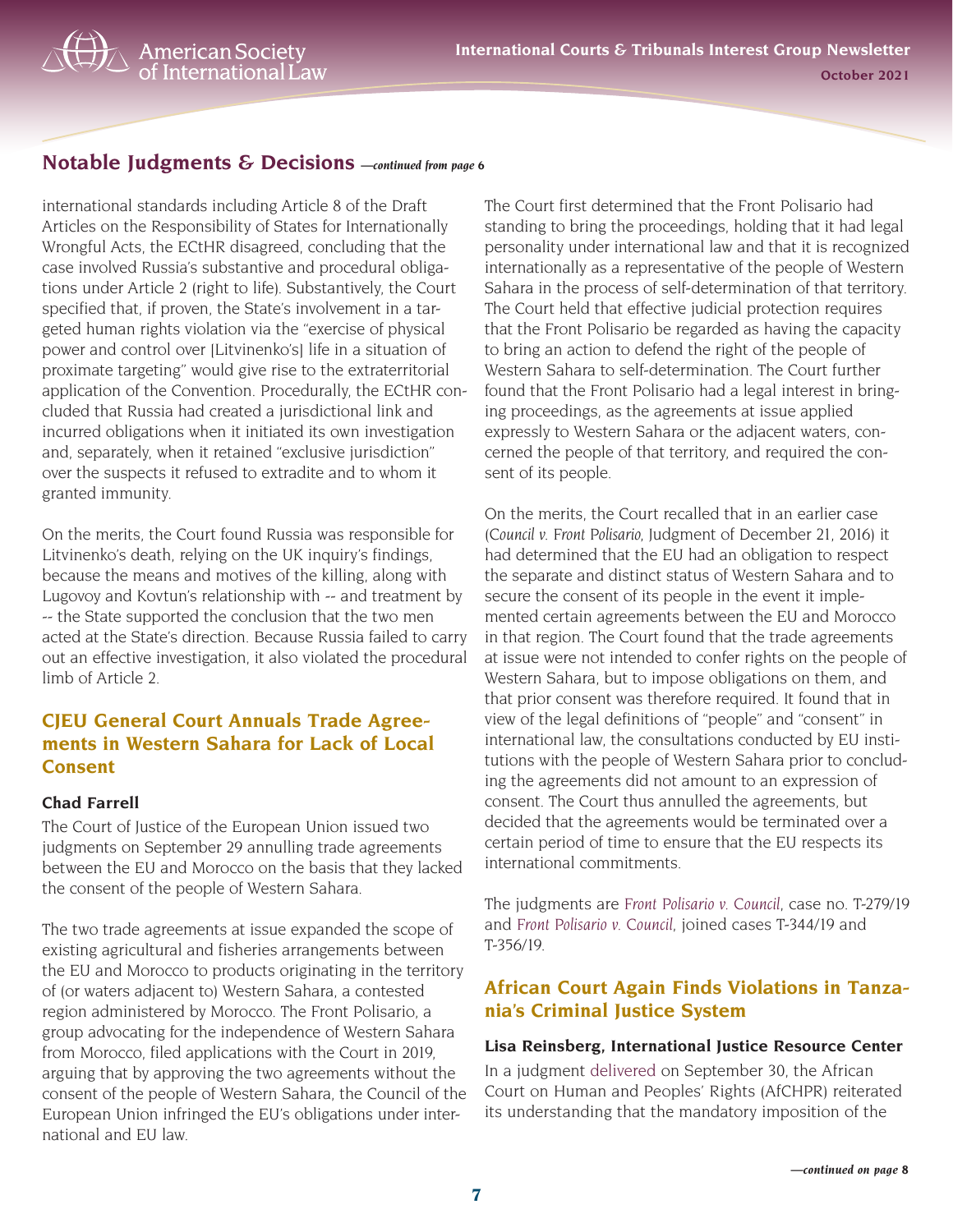<span id="page-7-0"></span>death penalty for murder convictions violates the right to life under the African Charter on Human and Peoples' Rights. The Court's [summary](https://www.african-court.org/cpmt/storage/app/uploads/public/615/5af/960/6155af96096ed524951231.pdf) of *[Amini Juma v. Tanzania](https://www.african-court.org/cpmt/details-case/0242016)* outlines the parties' arguments and the Court's conclusions; the full judgment should be available in the Court's [case](https://www.african-court.org/cpmt/latest-decisions/judgments)  [database](https://www.african-court.org/cpmt/latest-decisions/judgments) soon.

With regard to admissibility, the Court emphasized that it retained personal jurisdiction because the application was presented before the entry into effect of Tanzania's withdrawal from the Court's jurisdiction over individual complaints. The Court rejected the State's four preliminary objections, including that the application should be dismissed for "insulting or disparaging language" (the applicant stated that "the Justices of the Court of Appeal failed to inject common sense"). The Court held that the applicant's 4.5-year delay in presenting his claim before the

AfCHPR was "reasonable" given his lack of representation, incarceration, limited movement, and "limited access to information."

On the merits, the Court held that the five-year delay between the applicant's detention on remand and his conviction violated his right to be tried within a reasonable time. While the Court found the applicant's other due process allegations to be unconvincing, it did confirm that the mandatory imposition of the death penalty violates the right to life. The AfCHPR also held that hanging, as a method of execution, violates the prohibition on torture and cruel, inhuman and degrading treatment. Based on the summary, it appears that the Court did not consider the mandatory imposition of the death penalty to be a due process violation, in contrast with its prior [conclusion](https://www.african-court.org/cpmt/storage/app/uploads/public/5f5/63d/f99/5f563df99fbc7507699184.pdf#page=34) in *[Ally Rajabu and Others v. Tanzania](https://www.african-court.org/cpmt/storage/app/uploads/public/5f5/63d/f99/5f563df99fbc7507699184.pdf)*. ■

# **Opportunities**

# **Awards, Grants & Prizes**

#### **ASIL WILIG Prominent Women in International Law Award**

The Women in International Law Interest Group [\(WILIG](https://nam11.safelinks.protection.outlook.com/?url=https%3A%2F%2Fonline.asil.org%2Fasilssa%2Fecmssamsganalytics.click_through%3Fp_mail_id%3DE212816A7375576B1C1253081&data=04%7C01%7Csara.ochs%40louisville.edu%7C98546df4c96f4c518d3108d9793afe86%7Cdd246e4a54344e158ae391ad9797b209%7C0%7C0%7C637674116574059989%7CUnknown%7CTWFpbGZsb3d8eyJWIjoiMC4wLjAwMDAiLCJQIjoiV2luMzIiLCJBTiI6Ik1haWwiLCJXVCI6Mn0%3D%7C1000&sdata=%2FegoR5IPr5OVyfgPUR2j%2BPEKLHKOShTMEZ0Ww0MWnos%3D&reserved=0)) invites nominations for the Prominent Woman in International Law Award. The award honors those who have advanced women, gender, and women's rights in international law. The deadline is October 15, and additional details along with the submission form can be accessed [here](https://docs.google.com/forms/d/e/1FAIpQLSef0bM423kv4jJ-653fmqG44oiGuUEkKk1G8vWDMRfy6BAmlw/viewform).

#### **SIEL-Hart Prize in International Economic Law**

The SIEL-Hart Prize is awarded every two years to an outstanding unpublished manuscript by an early career scholar in the field of International Economic Law and is sponsored by the Society of International Economic Law and Hart Publishing. The manuscript can be a doctoral thesis or an original, book-length piece of scholarship and can focus on any field of, or perspective on, International Economic Law. The winner of the SIEL-Hart Prize will receive a contract for publication within the Hart series Studies in International Trade and Investment Law; a £250 Hart book voucher; a SIEL bursary of up to £750 to cover travel and accommodation expenses to, and waiver of the

registration fee for, the next SIEL Global Conference. Entries for the 2022 edition of the Prize will be accepted through December 1. Additional information can be found in the [call for papers](https://www.bloomsbury.com/uk/discover/superpages/hart/siel-hart-prize-in-international-economic-law/).

# **2022 Lieber Society Lieber Writing Prize**

The American Society of International Law's Lieber Society on the Law of Armed Conflict awards the Lieber Prize to the authors of publications that the judges consider to be outstanding in the field of law and armed conflict. Both monographs and articles (including chapters in books of essays) are eligible for consideration — the prize is awarded to the best submission in each of these two categories. Submissions, including a letter or message of nomination, must be received by January 7, 2022. Further instructions are included in the [call for papers.](https://www.asil.org/sites/default/files/documents/Lieber%20Prize%202022%20Call%20for%20Papers.pdf)

# **Conferences, Webinars & Programs**

#### **International Criminal Law before Domestic Courts: October 14-16**

The University of Vienna and the Ludwig Boltzmann Institute of Fundamental and Human Rights have orga-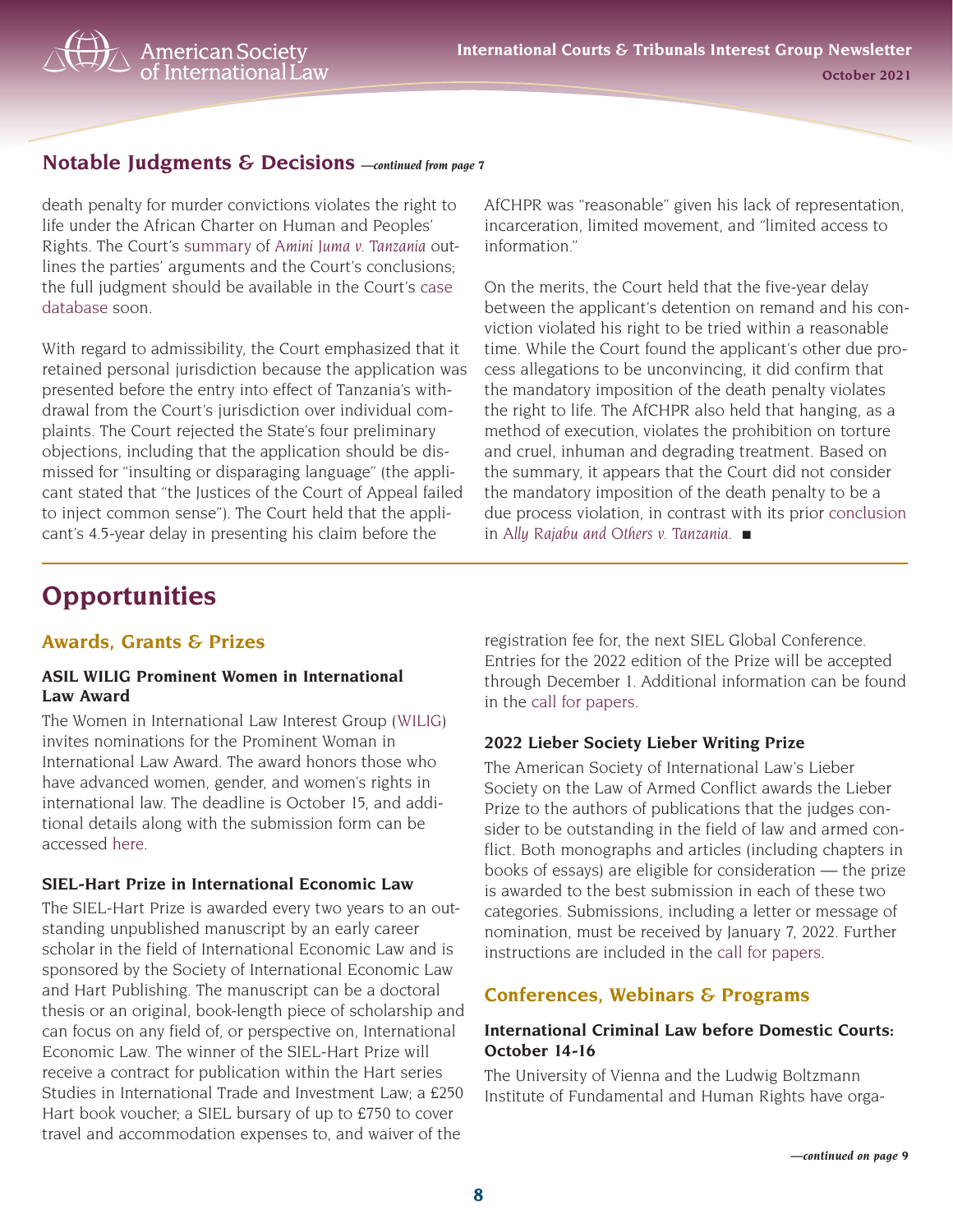#### **Opportunities** *—continued from page 8*

nized a hybrid conference on the topic of "International Criminal Law before Domestic Courts." The conference will take place in Vienna and livestreamed on October 14 through 16. Register and see program details on the [con](https://www.iclconference21.com/)[ference webpage](https://www.iclconference21.com/).

#### **Nuremberg Forum: October 15-16**

The International Nuremberg Principles Academy will host its annual Nuremberg Forum, virtually, on October 15 and 16. This year's theme is "The Fight Against Impunity Since 1950: Living up to the Nuremberg Principles?" For additional details and to register, visit the [forum webpage](https://www.nurembergforum.org/nuremberg-forum-2021/programme).

#### **International Law Weekend 2021: October 28-30**

The American Branch of the International Law Association (ABILA) will host International Law Weekend (ILW) 2021 on October 28 to 30, virtually. This year's theme is "Reinvesting in International Law." For program information and to register, visit the [ILW 2021 site.](https://www.ila-americanbranch.org/international-law-weekend/)

#### **Implementation and Impact of the African Court on Human and Peoples' Rights' Decisions: November 1-3**

The African Court on Human and Peoples' Rights has announced an International Conference on the Implementation and Impact of the Court's Decisions, to be held from November 1 to 3. Additional details are likely to be posted on the AfCHPR [website.](https://www.african-court.org/wpafc/)

#### **Conference on United Nations War Crimes Commission: November 19**

Maynooth University Law Department and the Centre for International Studies and Diplomacy at the SOAS University of London will hold a joint online conference on the United Nations War Crimes Commission, which supported prosecution of international crimes committed during World War II. Further details, including registration information will be made available on the Conference [webpage.](https://www.maynoothuniversity.ie/news-events/united-nations-war-crimes-commission-unwcc-conference)

#### **Women's Voices in the International Judiciary: December 6**

The Graduate Institute of Geneva will host a public lecture in its series "Women's Voices in the International Judiciary," part of a larger project focused on diversity on the international bench. Additional information will be posted on the Graduate Institute of Geneva's [website.](https://www.graduateinstitute.ch/communications/events/public-lecture-series-womens-voices-international-judiciary)

#### **International Law Without International Courts: December 16-17**

The International Courts and Tribunals Interest Group of the American Society of International Law will host a virtual conference on "International Law Without International Courts: Looking to History and Considering the Future," on December 16 and 17. Registration details will be available from the [ICTIG webpage](https://www.asil.org/community/international-courts-and-tribunals).

# **Calls for Papers**

#### **Cambridge International Law Journal**

The Editorial Board of the Cambridge International Law Journal invites submissions for Volume 11 (issues to be published in June and December 2022). The deadline is October 24, and further information can be found in the [call for papers](http://cilj.co.uk/submissions/).

#### **2022 Global Corporate Governance Colloquium**

The Global Corporate Governance Colloquia (GCGC) is a global initiative to bring together research in law, economics, and finance relating to corporate governance at a yearly conference held at 12 universities in the Americas, Asia and Europe. The eighth annual GCGC Conference will be hosted by University of Oxford on June 3-4, 2022. The Conference Committee is inviting researchers to submit recent papers, or extended abstracts on corporate governance. The deadline for submissions is October 29, and further instructions are included in the [call for papers](https://ecgi.global/news/call-papers-gcgc-2022).

#### **Conference on Transnational Dispute Resolution in an Increasingly Digitized World**

The call for abstracts for the "Transnational Dispute Resolution in an Increasingly Digitalized World" conference is now open through December 1. This online conference will be hosted by the Center for the Future of Dispute Resolution at Ghent University on March 24, 2022. See the [call for abstracts](https://www.ssrn.com/index.cfm/en/janda/announcement/?id=9444) for additional details.

#### **Intergovernmental Organisations In-House Counsel Journal**

The Association of Lawyers in Intergovernmental Finance and Development Organisations (ALIFDO) is accepting original submissions for the *Intergovernmental Organisations In-House Counsel Journal*. Abstracts are due by January 30, 2022, with accepted articles due by May 30. Articles may